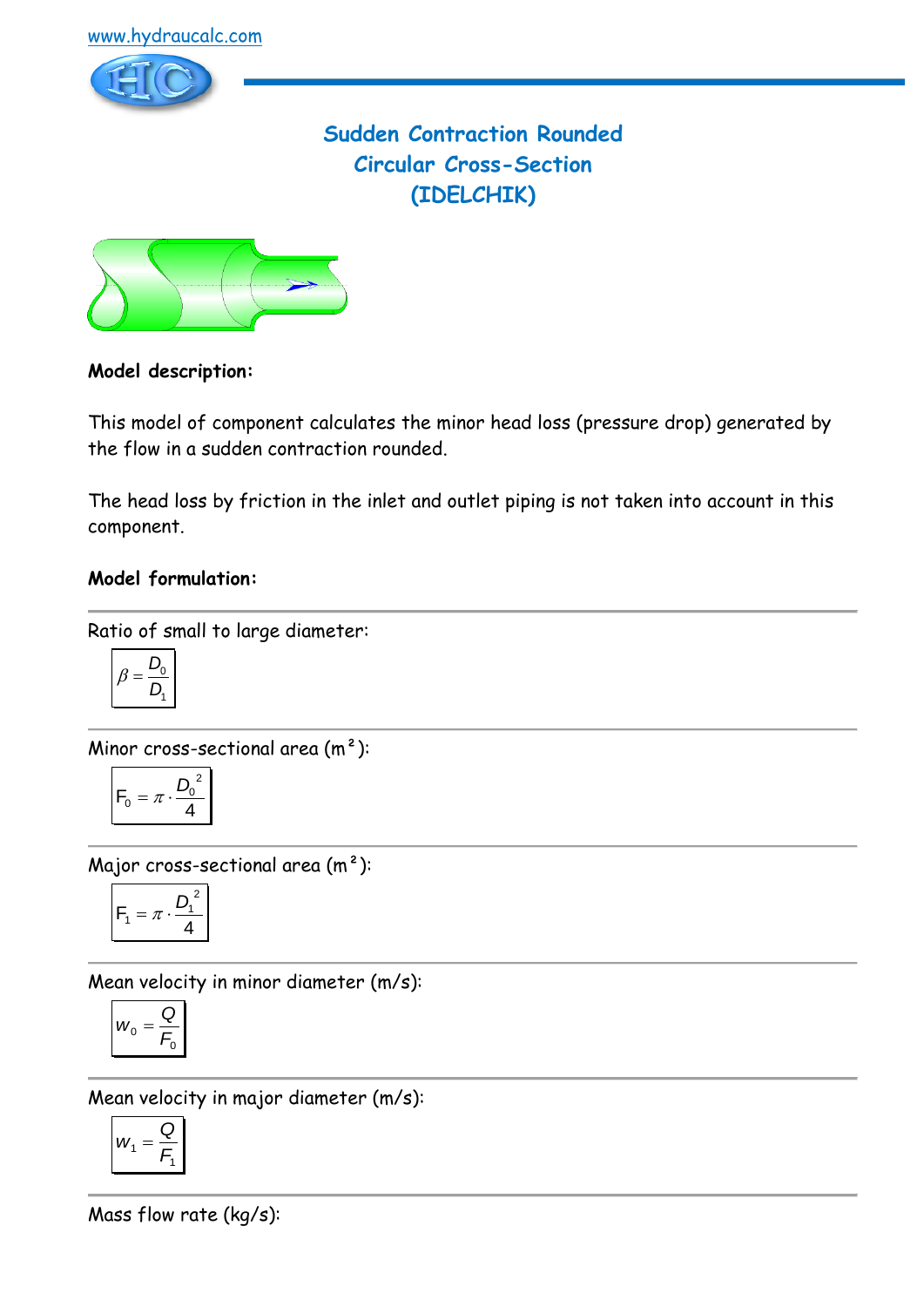$$
G=Q\cdot \rho
$$

Reynolds number in minor diameter:

$$
Re_0 = \frac{w_0 \cdot D_0}{v}
$$

Reynolds number in major diameter:

$$
Re_1 = \frac{W_1 \cdot D_1}{V}
$$

Local resistance coefficient:



*r*

with:

$$
\left|\zeta'=0.03+0.47\cdot10^{-7.7\frac{r}{D_h}}\right|
$$

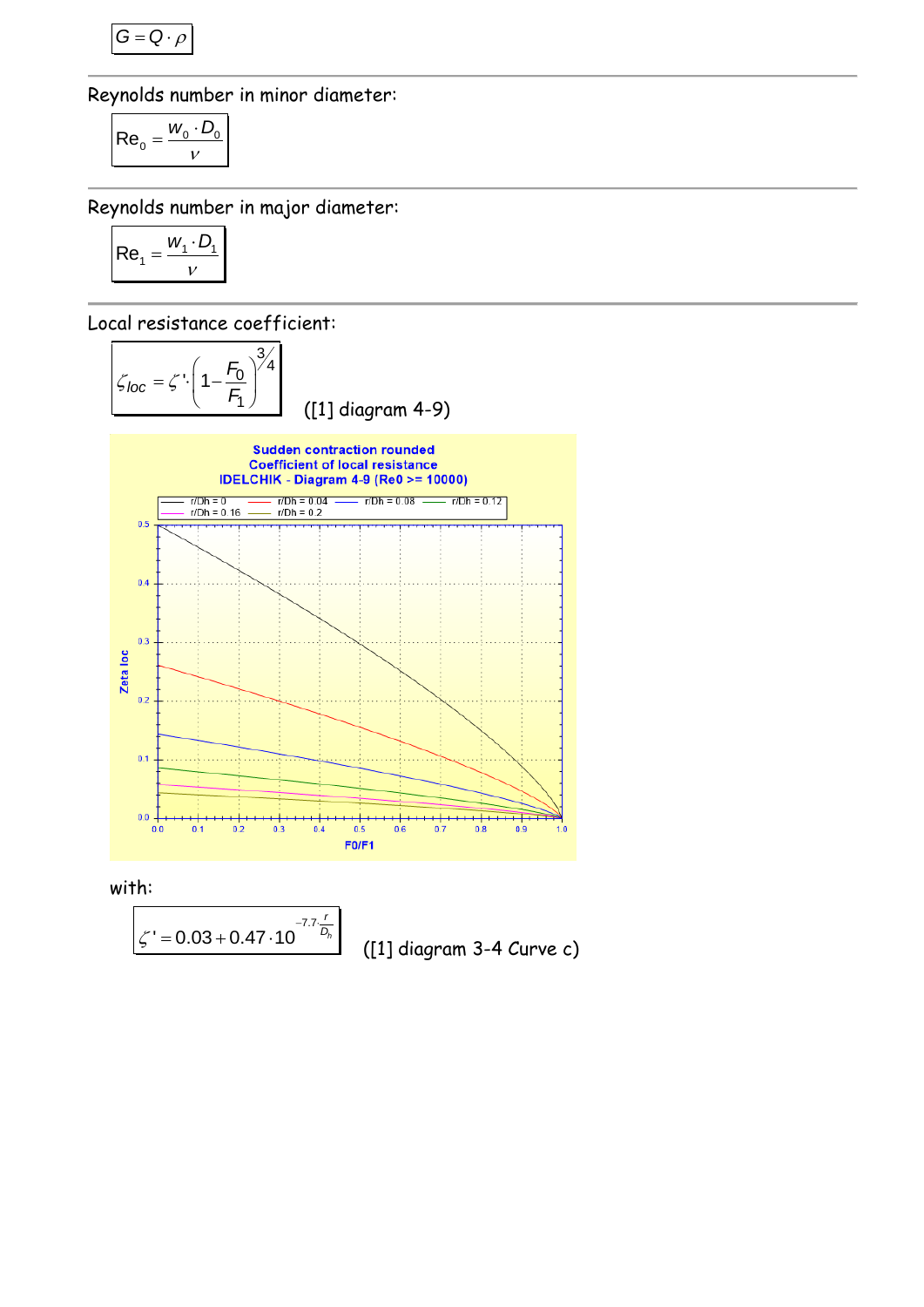

Total pressure loss coefficient (based on mean velocity in minor diameter):

$$
\zeta = \zeta_{\text{loc}}
$$

Total pressure loss (Pa):

$$
\Delta P = \zeta \cdot \frac{\rho \cdot w_0^2}{2}
$$

Total head loss of fluid (m):

$$
\Delta H = \zeta \cdot \frac{w_0^2}{2 \cdot g}
$$

Hydraulic power loss (W):

 $Wh = \Delta P \cdot Q$ 

#### **Symbols, Definitions, SI Units:**

- D<sup>0</sup> Minor diameter (m)
- D<sup>1</sup> Major diameter (m)
- $\beta$  Ratio of small to large diameter ()
- $F_0$  Minor cross-sectional area  $(m^2)$
- $F_1$  Major cross-sectional area  $(m^2)$
- $Q$  Volume flow rate  $(m^3/s)$
- G Mass flow rate (kg/s)
- w<sup>0</sup> Mean velocity in minor diameter (m/s)
- $w_1$  Mean velocity in major diameter  $(m/s)$
- Re<sup>0</sup> Reynolds number in minor diameter ()
- Re<sup>1</sup> Reynolds number in major diameter ()
- r Radius of the round (m)